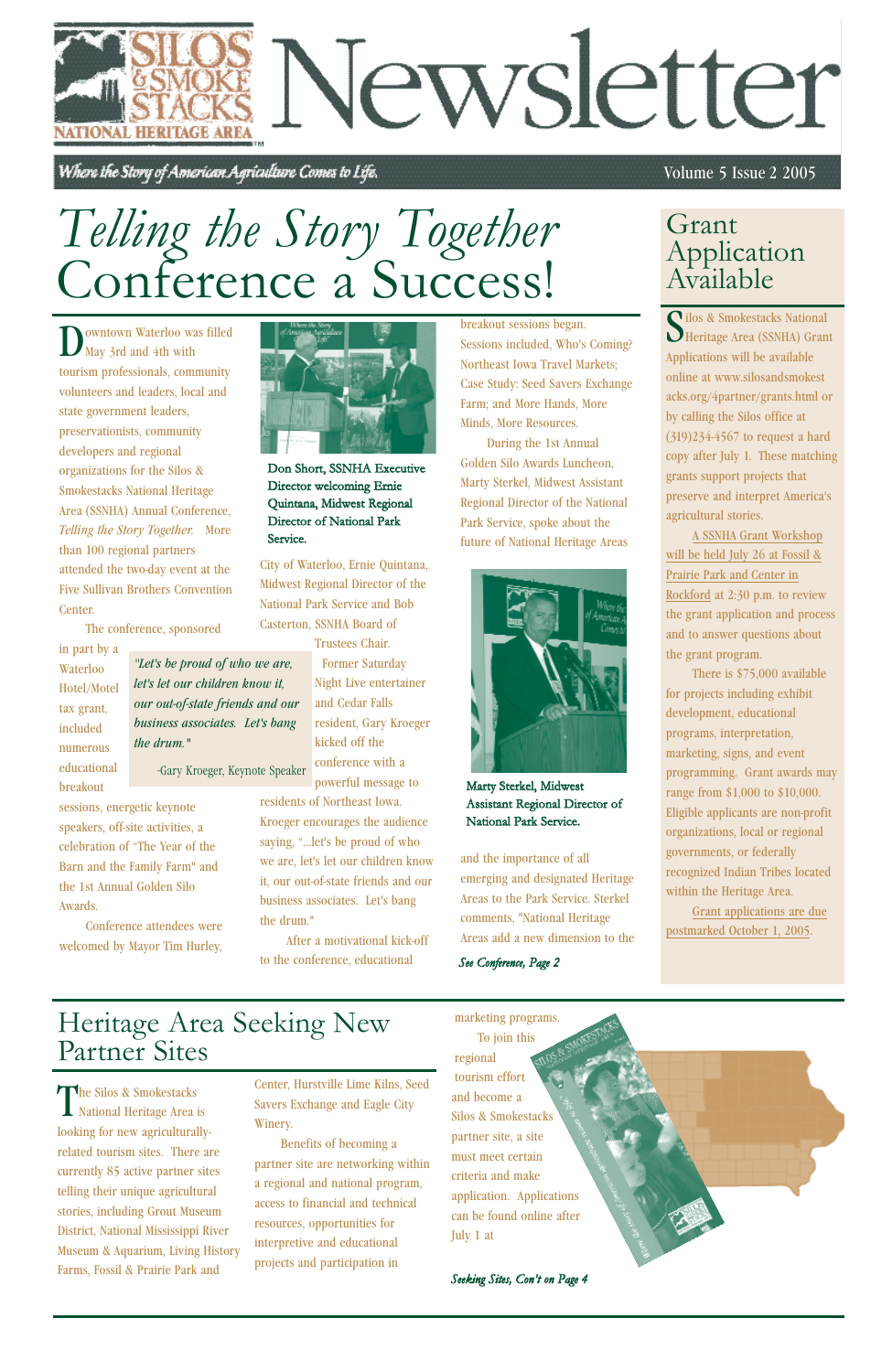### Silos & Smokestacks National Heritage Area

National Park Service, providing an opportunity to conserve nationally important living landscapes and cultures."

Following an exciting and emotional awards luncheon, (See page 3 for more information on the 1st Annual Golden Silo Awards.) the second round of educational breakout sessions were held, including Barns Count Too!; Sign, Signs, Everywhere a Sign; and Welcome to My Home: Creating a Seamless Experience. After sitting inside on a beautiful May day, it was time to relax and enjoy a trolley ride of historic downtown Waterloo. With hosts in period dress and fascinating oral histories, it was a ride to remember. Participants were also able to sample and purchase wines from the new Upper Mississippi Valley Wine Trail.

Wednesday morning began with a hearty breakfast celebrating, "2005, The Year of the Barn and the Family Farm." After a brief State of the Heritage Area by Don Short, SSNHA Executive Director, John Cosgrove, Executive Director of the Alliance of National Heritage Areas, spoke not only about the future of



The Living an Iowa Farm Experience (L.I.F.E.), Silos & Smokestacks' group travel

> SSNHA, other Heritage Areas and the advancement of heritage development as an industry, but of the progress Silos & Smokestacks has made over the past nine years. Cosgrove wanted the participants to go away knowing the importance of

National History Day in Iowa promotes the study of history in schools. 6th through 12th grade students made history come alive in original exhibits, documentaries, papers or performances centered on this year's theme,

> partnerships, strategic engagements to the public, having a united voice and the creativity of 'telling the story.' As he concluded, Cosgrove presented the Heritage Area with a challenge, "I challenge Silos & Smokestacks National Heritage Area to recognize your leadership position in the heritage development industry and to increase your efforts to share your creative and innovative programs with others in the movement." Round table discussions followed the breakfast. Here, individuals were able to frame and participate in what happens in the Heritage area over the next year and beyond. For a complete list of ideas gathered, visit www.silosandsmokestacks.org/confe rence.

> The conference concluded with an exclusive tour of the John Deere

Tractor Assembly Plant for conference attendees.

Watch the next newsletter for

information on the 2006 Annual Conference!

#### *Conference, Con't from pg. 1*

Silos & Smokestacks welcomes several new members to the Board of Trustees and Partnership Panel. Thank you for your commitment! Board of Trustees: Dan Brown, *USDA Rural Development* Kristopher Einsweiler, *John Deere Drivetrain Operations*; Soo Greiman, *Greiman Farms, Inc.;* Tom Husnik, *Pioneer & Crop Protection*; and,

program, continues to grow with the addition of Joe Knobbe as Group Tour Assistant.



Joe

joins the Group Tour Assistant Silos team as part of a grant received earlier this year from Tourism Cares for Tomorrow. Joe assists with the identification and management of heritage tourism resources which the group travel program is based; specifically the working farms and agribusiness that are open to motorcoach visits.

# L.I.F.E. Continues to Grow

Joe Knobbe

Trolley ride of historic downtown Waterloo.



Great ideas came from the round table discussions held Wednesday morning.

"Communication in History." Silos & Smokestacks

honored three students with the CampSilos Award, which is given to individuals or groups that use local cultural resources and/or

www.campsilos.org for research on the state of Iowa and American agriculture.

This year's Junior Division



Plainfield

Communication: The National Cattlemen's Beef Association." Andrew's paper took an interesting look at how the Association supports cattlemen by using the media to promote beef products. Austin Mills and Brianna

Middle School for his paper, "Beef'n Up Andrew Edson

awarded the Senior Division CampSilos Award for their documentary, "From Green to Rainbow: Communicating a Revolution." The documentary focused on the importance of communication between scientists and farmers in order to incorporate changes into the agricultural development of starving nations.



were Brianna Nielsen and Austin Mills

## CampSilos Awards Presented

Michael Morrison, *North Iowa Area Community College*.

#### Partnership Panel:

Kathy Bowermaster, *Iowa Tourism Office;* Sandy Scholl, *ISU Extension*; Doug Schroeder, *Fossil & Prairie Park and Center*; and,

Paul Tabor, *Tabor Home Winery.*

### New Trustees & Panel Members

*"I challenge Silos & Smokestacks National Heritage Area to recognize your leadership position in the heritage development industry and to increase your efforts to share your creative and innovative programs with others in the movement."*

> John Cosgrove, Executive Director, Alliance of National Heritage Areas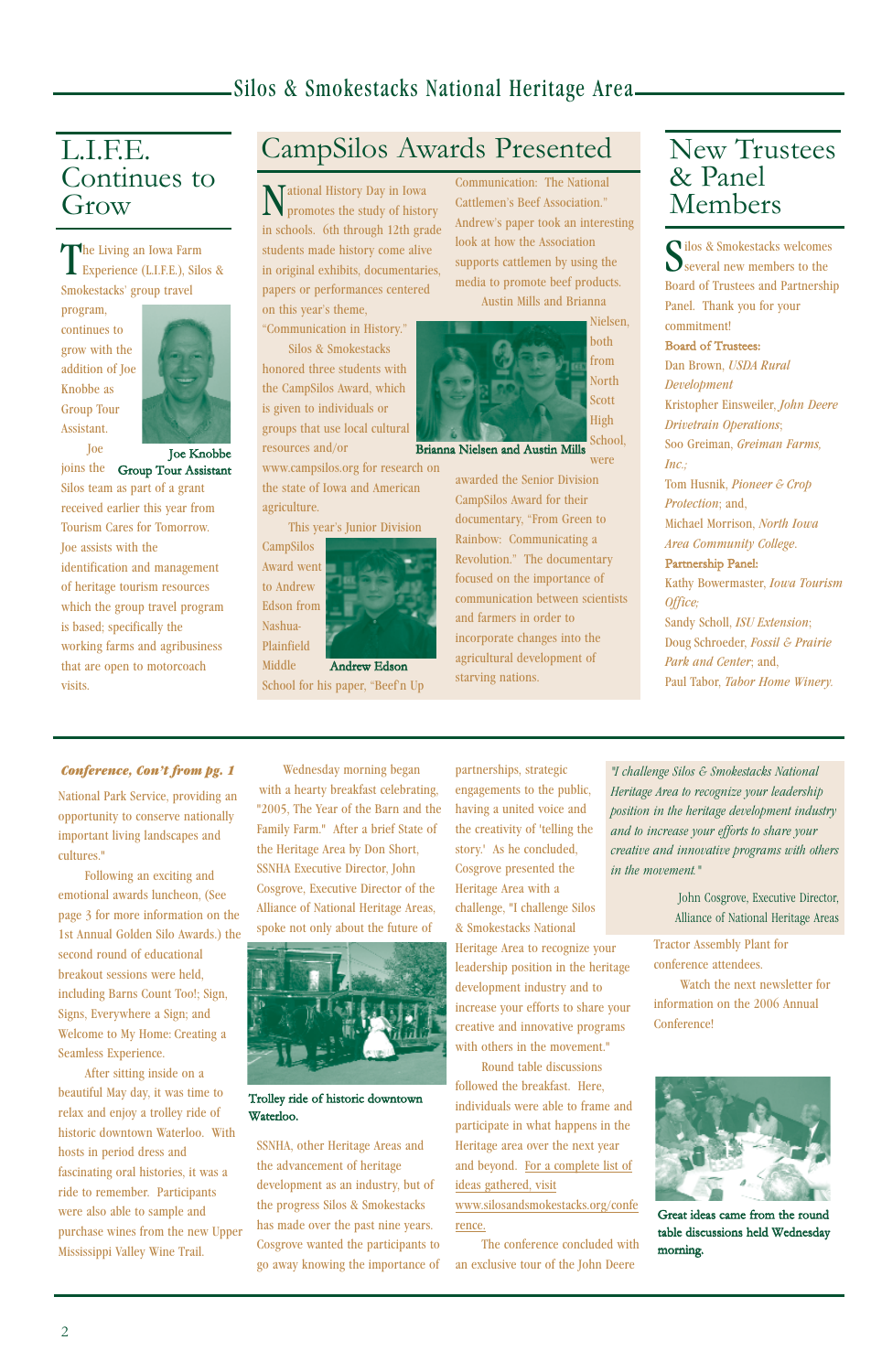On May 3rd at the *Telling the Story Together* Conference, Silos & Smokestacks presented the first ever Golden Silo Awards to individuals and organizations whose contributions demonstrate outstanding excellence in preserving and telling the stories of American agriculture. Congratulations to the following recipients:

#### Golden Silo Award: Outstanding Volunteer

#### *Jim Erb and Rod Scott*

The *Outstanding Volunteer* is an award given to an individual who has given tirelessly to the Heritage Area. This year, Silos & Smokestacks was fortunate enough to recognize two outstanding individuals who dedicated so much of their time and effort to the Heritage Area.

#### Golden Silo Award: Outstanding Preservation in Agriculture

*Wapsipinicon Mill Museum/Buchanan County Historical Society* The *Golden Silo Award for Outstanding Preservation in Agriculture* honors an individual, organization, project, business, agency or local government who has made an extraordinary effort in preserving the icons to the story of American agriculture. The Buchanan County Historical Society was awarded for their outstanding efforts in preserving the Wapsipinicon Mill in Independence, one of the largest remaining mills in Iowa and the only flour mill remaining in Buchanan County.

#### Golden Silo Award: Outstanding Visionary

#### *Al Hutchings*

The *Golden Silo Award for Outstanding Visionary* honors an individual, organization, business, agency or local government who has shown sustained support for the Heritage Area for more than five years, created a legacy in heritage development that has made all the difference and provided leadership in heritage development. Al Hutchings, Associate Regional Director for the Midwest Regional Office of the National Park Service (NPS), was the recipient of this award because of his dedication to the creation of the National Heritage Areas program. While developing the concept of the Silos & Smokestacks National Heritage Area, Al commented, "You have an important story to tell and nobody in the nation is telling it. Let's go for it!" *This award will now be named in his honor for future recipients, The Al Hutchings Visionary Award.*

#### Partnership Panel Service Award Board

*Billie Bailey, Grout Museum District Kathy Gourley, State Historical Society of Iowa*

#### *Lanny Haldy, Amana Heritage Society Steve Kolbach, formerly of Isle of Capri*

With the creation of the Partnership Panel in 2000, the 15-member advisory board has provided a regional perspective in building Iowa's only National Heritage Area. The Panel created and administers the Partnership Designation and Grants Program. These individuals were awarded for their dedication, expertise and knowledge they have given to the Heritage Area throughout the past four years.

# 1st Annual Golden Silo Awards

### Silos & Smokestacks National Heritage Area



(LtoR) Don Short, Ron Zimmerly, Leann Harrison, Norma Gates, Lynn Beier and Ernie Quintana.





Jim Erb accepting his award for *Outstanding Volunteer.*



Rod Scott accepting his award for his dedication and energy he has given to SSNHA.



A surprised Al Hutchings receives the *Outstanding Visionary* Award.



Billie Bailey receives the *Partnership Panel Service* Award for her time spent serving as Vice-Chair on the Partnership Panel.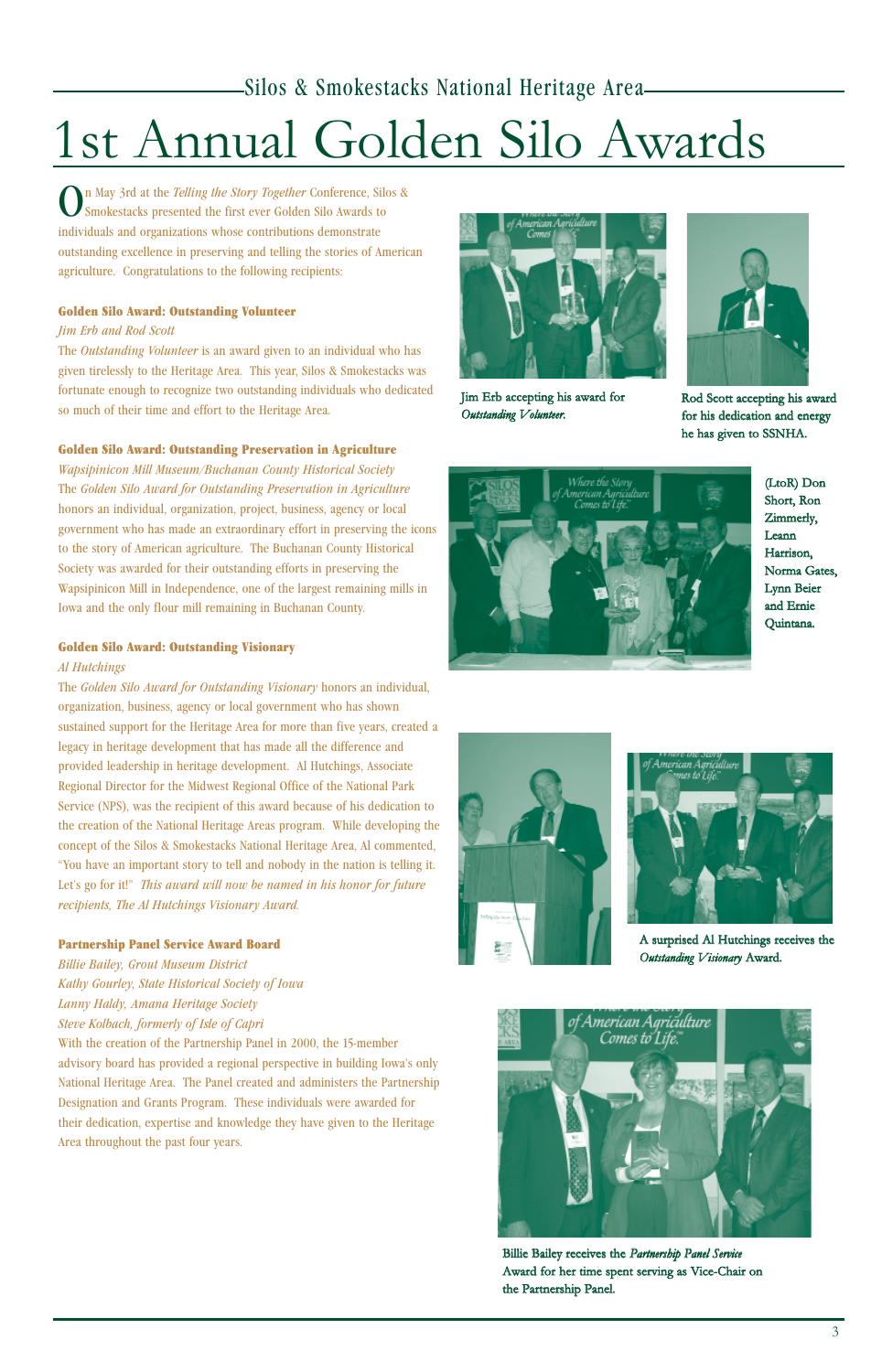If barns could talk, the stories<br>they could share. Stories wo **L**they could share. Stories would range from the immigrants who built the barn to how technology has changed the way farming is done today.

Silos & Smokestacks is partnering with the Iowa Historic Preservation Alliance (IHPA) to celebrate "The Year of The Barn and the Family Farm" with an Iowa Farm Survey project. Iowa will be one of the first to use this National Barn Survey produced by the National Trust for Historic Preservation BARN AGAIN! and the National Barn Alliance.

The survey is a simple photographic survey that identifies and records all barns and mirroring structures on the farm that are fifty years or older and all sites that are identifiable as farmsteads.

Silos & Smokestacks encourages all 37 counties in the Heritage Area to get involved with this important project so we can tell the stories that are within our barns before it is too late.

So, you want to get involved and preserve the story of American

agriculture that's right in your backyard? Here are some easy steps to get you started!

#### PLANNING YOUR SURVEY

Contact Silos & Smokestacks at (319)234-4567 or Rod Scott with the IHPA at (641)373-1171 or rodscott@iowaconnect.com.

#### STEP ONE: Recruiting Surveyors

Get in contact with your local county Extension office, 4-H youth program, local schools, civic groups, local historical society and Future Farmers of America. Also, advertise in your local media to make sure everyone is informed. An ideal survey team consists of two or three youth and one or more adults.

#### STEP TWO: Budgeting

Because the survey involves taking two to five photographs of each survey site, photography could potentially be the largest expense. Other items include an archival safe and clear notebook sheets to store photos, negatives and survey forms. The IHPA website suggests that you contact local businesses, agencies and individuals who may be willing

# Silos & Smokestacks National Heritage Area Iowa Farm Survey Project *Why Should You Care?*

Additions, renovations and new<br>exhibits are popping up at various partner sites all over the

to contribute funds or supplies.

#### STEP THREE: Deciding When and Where to Survey

Choose one township or other geographic area, define the boundaries on a map and find all the farmsteads within the boundaries. The survey teams should cover all roads within the defined survey area.

Plan to do your survey in early spring or fall if possible. If you do it in mid-summer, foliage may be visible and obstruct views of buildings and if you complete a survey in the winter, snow can cause a glare in photos and hide roofs. Mornings or late afternoons are the best time of day.

#### STEP FOUR: Safety Issues

Because you will be entering private property, make sure to let farmstead owners know you are surveying their properties. Youth/minor participants should have signed permission forms allowing them to participate in the project.

#### STEP FIVE: Researching Your Community's Agricultural History

Make sure to check out your local library, historical society and State Historical Library/Archives to learn more about your community's agricultural history before you begin your survey. You can learn what crops were grown in that area during different time periods, the livestock that was raised and the ethnic groups that settled the area.

#### STEP SIX: Training Your Group

Train the surveyors a few weeks prior to their survey; this will prepare them for what they will see in the field.

This information along with a downloadable survey form and additional information on beginning a barn survey project in your area can be found at www.silosandsmok estacks.org/farmsurvey or www.iowapreservation.org/product/ index.html.

To request a hard copy, please call the Silos & Smokestacks main office at (319)234-4567.

4

Heritage Area. Check out the major changes taking place in the region: -The Amana Visitor Center is now housed in a restored corn crib. Since many of the original corn crib components were left in tact, this Visitor Center is an attraction all by itself.

-Calkins Nature Area's Ice Age exhibit features authentic mammoth and mastodon bones, as well as discovery drawers filled with rocks, fossils, and bones to give visitors a hands-on learning

experience.

It is time for everyone to hear the stories that have been held inside Iowa barns for so long! Photo by Gene Duprey

-Carrie Lane Chapman Catt **Girlhood Home** is planning an August 27th ribbon-cutting to celebrate the opening of its first ever exhibit honoring Carrie Lane Chapman Catt and her role in the suffrage movement and how rural up bringing prepared her for her life's work.

-Cedar Rapids Museum of Art recently opened the Grant Wood Studio and Visitor Center at 5 Turner Alley. *American Gothic* was painted in this original studio and will be returning to its birthplace Sept. 10 - Dec. 4.

-The Laura Ingalls Wilder **Park & Museum** has added the Laura Ingalls Wilder Visitors Center to its site. The structure has a long history of service to the community of Burr Oak, Iowa, first as a bank, then a post office, barber shop and now as a visitors center.

If you have something new happening at your site, let us know by emailing Molly at mmccarthy@silosandsmokestacks.org.

# What's New in the Heritage Area?

www.silosandsmokestacks.org/4part ner/partnerup.html or call the Silos & Smokestacks office at (319) 234- 4567 for a hard copy. **Applications** are due postmarked September

#### 1, 2005.

Prior to making application, we encourage sites to attend the informational workshop and/or contact Candy Streed to discuss your attraction's eligibility. The workshop will be held at Fossil & Prairie Park and Center in Rockford at 1:00 p.m. on July 26 to help sites through the partner application process.

#### *Seeking Sites, Con't from pg. 1*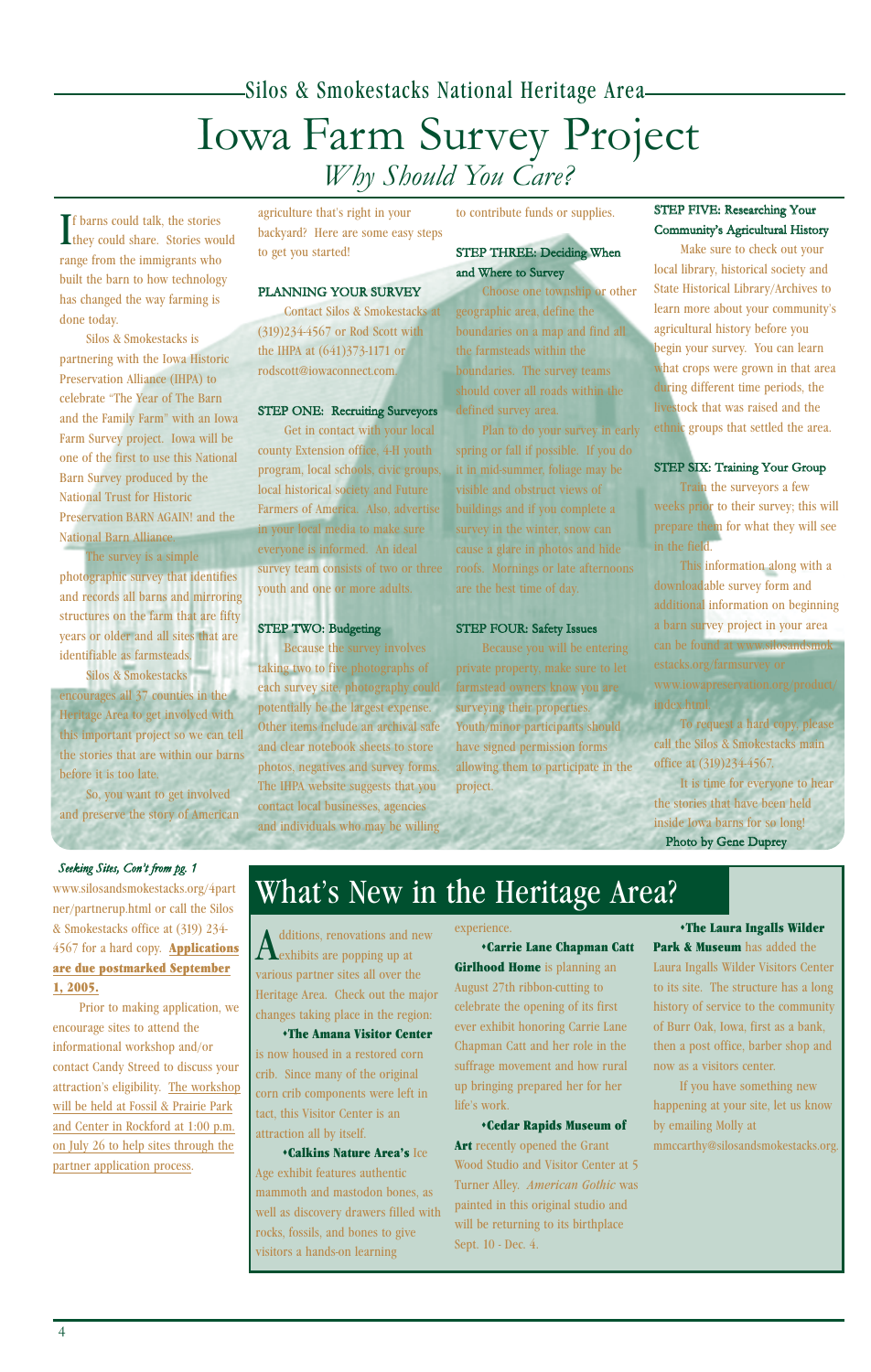The Ackley Heritage<br>Center uses three sites, The Settlement of the Prairie, Heritage Center and The Heritage Center Museum & Soda Shop, to preserve and interpret what life was like for the first Ackley pioneers, primarily from Ostfriesland, Germany.

New to the Center are seven outdoor waysides funded in part by a grant from Silos & Smokestacks. The Ackley Heritage Center is the first of the Silos & Smokestacks partner sites to use the new Signage Guidelines developed for the Heritage Area.

> **Within a restored** prairie and adjacent to the structures themselves, making the interpretation more immediate and meaningful."

The Settlement of the Prairie historical site uses the new outdoor panel signs to interpret a prairie-

style barn, 1871 I-house, windmill, country school, restored prairie, and glacial landscape. The seven



serves as a fundraiser for Prairie-Style

signs identify the four structures, and interpret the restored prairie site, vegetation and landscape in a way that enhances the visitor experience. According to Tom

Woods, designer of the Ackley signs, "the advantage of outdoor

signage was that we could place the interpretation

# Silos & Smokestacks Partner Profile Ackley Heritage Center

The Iowa State Fair is just around the corner, and Silos

Along with the Settlement of the Prairie, two additional sites also make up the Ackley Heritage Center. The Heritage Center houses the site's office and is a great place to browse photos and research the lives of early settlers. The Heritage Center Museum & Soda Shop is an operating old fashioned ice cream parlor that

> the organization, as well as a real-life exhibit of an early Ackley business.

B Sign outside

Barn

#### Tuesday, July 19, 2005 **Instructor:**

Ackley Heritage Center received a second grant from Silos & Smokestacks to create an Agricultural History exhibit inside the

barn. This project will be completed later this year and will illustrate Ackley's agricultural history. Be sure to visit Ackley June 23rd – 26th for Sauerkraut Days, a community celebration, and explore the new interpretatation.

For more information, visit www.ackleyheritagecenter.com or call Bev Ryken at (641) 847-2201 Jim Daggs at (641) 847-2405.



junior at the University of Northern Iowa (UNI). Molly is majoring in Marketing and minoring in Public Relations. As a Program Assistant Intern, Molly does website development, creates flyers and brochures, prepares events email, and assists in writing articles for the newsletter, in addition to providing assistance to the grant and partnership programs.



Settlement of the Prairie Prairie-Style Barn

& Smokestacks is looking for volunteers to help staff the Heritage

Area



booth. This year's booth is bound to be bigger and better as Silos was granted twice the amount of space as last year! Take advantage of this opportunity to pass out your site's brochure and market to thousands of potential travelers. Volunteers are needed to fill shifts August 11-21, from 9 a.m. to 3 p.m. or 3 p.m. to 9 p.m.

Silos & Smokestacks will provide booth volunteers an admission ticket and parking pass. If you would like to sign up for a shift or have any questions, contact Molly McCarthy at (319) 234-4567 or mmccarthy@silosandsmokestacks. org.

# State Fair Volunteers Needed

## UNI Intern Joins Silos Staff

#### Prairie-Style Barn

| \$25 per person affiliated with a SSNHA partner site<br>Cost:<br>\$30 per person for all other participants<br>Registration due July 15, 2005<br>Fee includes lunch, refreshments and materials.<br>$Name(s):$ $\qquad \qquad$                  | To register, mail this form with payment to:<br>Silos & Smokestacks National Heritage Area<br>P.O. Box 2845, Waterloo, IA 50704<br>Ph: 319-234-4567 Fax: 319-234-8228<br>Make checks payable to Silos & Smokestacks |
|-------------------------------------------------------------------------------------------------------------------------------------------------------------------------------------------------------------------------------------------------|---------------------------------------------------------------------------------------------------------------------------------------------------------------------------------------------------------------------|
|                                                                                                                                                                                                                                                 |                                                                                                                                                                                                                     |
| Email: Email:<br>Phone: New York Changes and Changes and Changes and Changes and Changes and Changes and Changes and Changes and Changes and Changes and Changes and Changes and Changes and Changes and Changes and Changes and Changes and Ch | Amount Enclosed:                                                                                                                                                                                                    |

*A workshop on interpretation 101 and developing outdoor exhibits using the Silos & Smokestacks Signage Guidelines.*

# Turning Stats & Stuff into Stories & Signs

Molly McCarthy Program Assistant Intern

www.iowastatefair.org

The Settlement of the Prairie's



I-house

*Interpretation 101, 9 a.m. - 1 p.m.* Sue Pridemore *Developing Outdoor Exhibits,* Noon - 4 p.m. Interpretive Planner, Hurstville Interpretive Center National Park Service, 18670 63rd St., Maquoketa Midwest Regional Office